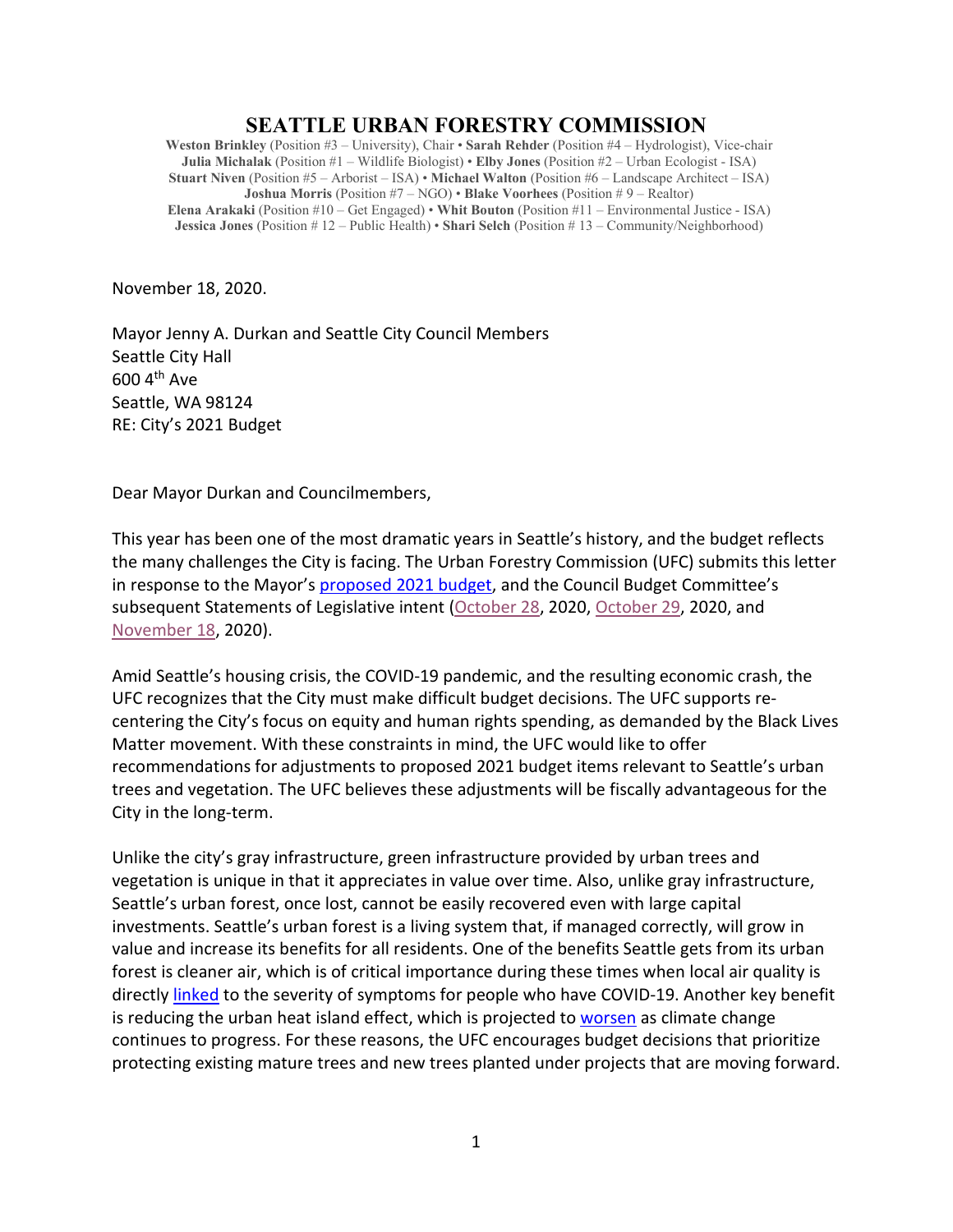The UFC would like to outline and prioritize four critical budget considerations: Revenueneutral Council actions, budget effecting Council actions, REET and Green Seattle Partnership (GSP) needs, and SDOT's capital budget.

### **Revenue Neutral Council Actions**

Considering the challenges of the current budget situation, the UFC strongly supports the following items already moving forward as part of Council's proposed budget:

1. *[SLI MO-001-A-002:](file://COSFS01/OSE/Data/EsdOEM/Urban%20Forestry/Urban%20Forest%20Management/UF%20IDT/CoreTeam/2021/UFConsolidationSLI/SLI-MO-001-A-002-UFConsolidation.pdf) Requesting the Executive to propose a plan for consolidating urban forestry functions*. In 2009, a City Auditor's [report](http://www.seattle.gov/Documents/Departments/UrbanForestryCommission/Resources/TreeAuditReport20090515.pdf) identified inefficiencies that could be corrected through reorganizing urban forestry functions, currently spread across nine different departments. The UFC has commented on this topic numerous times over the last 11 years, most recently in its  $7/1/20$  letter.

The UFC urges action on this front and asks that the opportunity to reconsider an effective urban forestry governance includes a more engaged role for the UFC. Such an enhanced UFC role would align with the spirit of [Ordinance 123052](http://clerk.ci.seattle.wa.us/search/results?s1=urban+forestry+commission&l=200&Sect1=IMAGE&Sect2=THESON&Sect3=PLURON&Sect4=AND&Sect5=LEGI2&Sect6=HITOFF&d=LEGC&p=1&u=%2Fsearch%2Fcombined&r=64&f=G) establishing the UFC and better allow the UFC to: "provide policy direction to the Mayor and City Council on preserving and protecting the City's urban forest habitat and its trees and understory vegetation," instead of the UFC being engaged after a fully complete plan is put forth by City staff.

- 2. *[SLI SPU-002-A-001:](http://seattle.legistar.com/View.ashx?M=F&ID=8877205&GUID=8F255D8C-8E16-4D59-AD7B-CEFBC44401AC) Requesting SPU to explore an expansion for the tree Ambassador program*. The Tree Ambassador program is a cost-effective way to engage the public on trees and provide stewardship and maintenance of Seattle's canopy. The UFC supports exploring the expansion of this program.
- 3. This item is currently not within Council's proposed budget. The UFC urges Council to reinstate it. *[CBA SDCI-011-A-001:](http://seattle.legistar.com/View.ashx?M=F&ID=8879248&GUID=F090C7F7-37FB-44FF-A566-6307B19E34F3) Proviso \$758,663 in SDCI for updated tree protection regulations.* SDCI is now 11 years delinquent on fulfilling Council's request as stated in [Resolution 31138](http://clerk.ci.seattle.wa.us/search/resolutions/31138) for a strengthened tree ordinance. Additionally, failure to enact and enforce provisions outlined in [Executive Order](http://clerk.ci.seattle.wa.us/search/results?s1=executive+order+03-05&l=200&Sect1=IMAGE&Sect2=THESON&Sect3=PLURON&Sect4=AND&Sect5=LEGI2&Sect6=HITOFF&d=LEGC&p=1&u=%2Fsearch%2Fcombined&r=2&f=G) 03-05: Tree Replacement, [Executive](http://clerk.ci.seattle.wa.us/search/results?s1=executive+order+2017-11&l=200&Sect1=IMAGE&Sect2=THESON&Sect3=PLURON&Sect4=AND&Sect5=LEGI2&Sect6=HITOFF&d=LEGC&p=1&u=%2Fsearch%2Fcombined&r=2&f=G)  Order [2017-11:](http://clerk.ci.seattle.wa.us/search/results?s1=executive+order+2017-11&l=200&Sect1=IMAGE&Sect2=THESON&Sect3=PLURON&Sect4=AND&Sect5=LEGI2&Sect6=HITOFF&d=LEGC&p=1&u=%2Fsearch%2Fcombined&r=2&f=G) Tree Protection, [Resolution 31870](http://clerk.ci.seattle.wa.us/search/resolutions/31870) - Section 6, the City Auditors 2009 report, and existing [25.11.090](https://library.municode.com/wa/seattle/codes/municipal_code?nodeId=TIT25ENPRHIPR_CH25.11TRPR_25.11.090TRRESIRE) (Tree Replacement and Site Restoration) is leading to the continued loss of tree canopy, documented by the City in the [2016 canopy cover](http://www.seattle.gov/Documents/Departments/Trees/Mangement/Canopy/Seattle2016CCAFinalReportFINAL.pdf)  [assessment.](http://www.seattle.gov/Documents/Departments/Trees/Mangement/Canopy/Seattle2016CCAFinalReportFINAL.pdf) Given the length of time passed and severity of the issues, this proviso is warranted.

## **Budget Effecting Council Actions**

The UFC strongly supports the following proposed Council budget actions and believes the addition of these positions is critical to protecting Seattle's urban trees and vegetation and the benefits they provide:

1. This item is currently not within Council's proposed budget. The UFC urges Council to reinstate it. *[CBA SDCI-002-A-001:](http://seattle.legistar.com/View.ashx?M=F&ID=8879243&GUID=59570FA6-0DFC-46CB-BA06-52189D8DF186) Add 1 FTE arborist and 1 FTE Housing and Zoning inspector to SDCI and \$275,237 General fund to fund the positions to improve*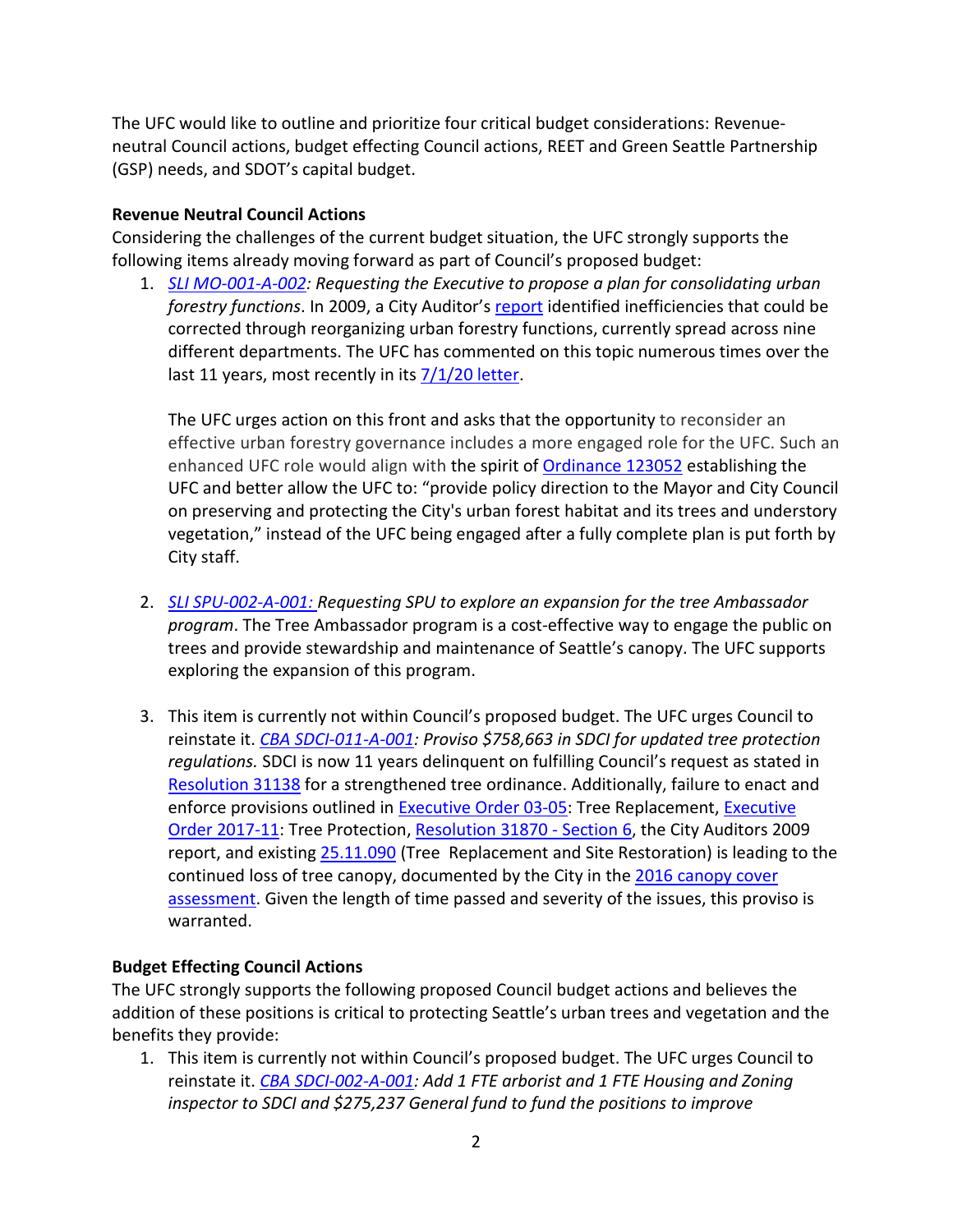*enforcement of tree regulations*. This proposal is the UFC's highest priority for new funding. SMC 25.11 is not being fully enforced and contains critical program elements that are not being implemented. Additionally, E.O. 2017-11 is still not fully implemented. These positions would substantially increase the City's capacity to implement existing urban forestry responsibilities and prepare to implement efforts outlined in [Resolution 31870.](http://seattle.legistar.com/View.ashx?M=F&ID=7130170&GUID=94E2C088-2BAB-4624-83A7-A4D89351CE4B)

- 2. *[CBA OSE-002-A-001:](http://seattle.legistar.com/View.ashx?M=F&ID=8879238&GUID=61D1825B-D986-44F2-8626-FFB3E5BB2BD7) Add \$132K General Fund to OSE for the Green New Deal Advisor position.* The UFC has supported the creation of this program and position previously, and feels it is a necessary component of BIPOC-centered efforts, and their environmental intersectionalities.
- 3. *[CBA OSE-004-A-001:](http://seattle.legistar.com/View.ashx?M=F&ID=8879240&GUID=5AABF5D6-6FF2-4315-8AF6-64E495320D73) Add \$140K General fund to OSE for the Climate Policy Advisor position.* This is another position that the UFC has supported previously; also of such importance that the sooner this investment is made the more benefits and costs savings can be realized by the City moving forward.

### **REET and Green Seattle Partnership (GSP)**

The UFC notes the Tree Remediation Funding Reserve is included in the REET-balancing budget reductions. Back in 2019, the reduced funding was already of concern and the resulting [response to the SLI](http://www.seattle.gov/Documents/Departments/UrbanForestryCommission/Resources/GSP-SLIResponseToCouncil092920.pdf) provided by SPR on 9/29/2020 details that the effort needed to restore Seattle's forested parklands has increased due multiple factors, and that the timeline of the current goal cannot be met. This is an unacceptable outcome for the GSP.

The GSP program was initiated in 2005 as a [20-year plan](https://www.greenseattle.org/wp-content/uploads/2019/02/GSP_20YrPlan5.1.06_optimized_reduced.pdf) to restore Seattle's forested natural areas. The [2017 GSP strategic Plan](https://www.greenseattle.org/wp-content/uploads/2018/01/GSP-Strategic-Plan-Update-01.19.18-reduced-file-size.pdf) update showed on-track progress to enroll all of the remaining acres into the program by 2025. The SLI response shows **we are** *now 17-27 years behind on the original timeline*. Millions of dollars have been spent on GSP, and Seattle residents have invested over a million volunteer hours. This effort is a unique public-private partnership built around a cost-effective 20-year plan that has achieved significant momentum. It would be a terrible loss to see these investments squandered, progress undone, having to play costly catch-up in the future, and not being able to match community-provided resources. The UFC urges Council to take action to reduce the impact to this critical program. The UFC acknowledges that the remaining acres tend to be more challenging. However, the UFC urges prioritizing continuous stewardship of acres already enrolled in the program's restoration process to maintain healthy, invasive-free areas, and establish the next generation of conifer forests.

### **SDOT Capital Budget:**

Finally, the UFC is concerned that significant proposed reductions will result in a waste of past and existing investments in the urban forest. Specifically, SDOT- [BC-TR-19001 -](http://www.seattle.gov/Documents/Departments/FinanceDepartment/21proposedbudget/SDOT.pdf) Major [Maintenance/Replacement,](http://www.seattle.gov/Documents/Departments/FinanceDepartment/21proposedbudget/SDOT.pdf) currently slated for a 98% reduction, from \$309,342 in 2019 to \$8,936. This line item includes: "…construction inspection services for landscape elements of transportation capital projects, as well as guidance to developers on the preservation of city